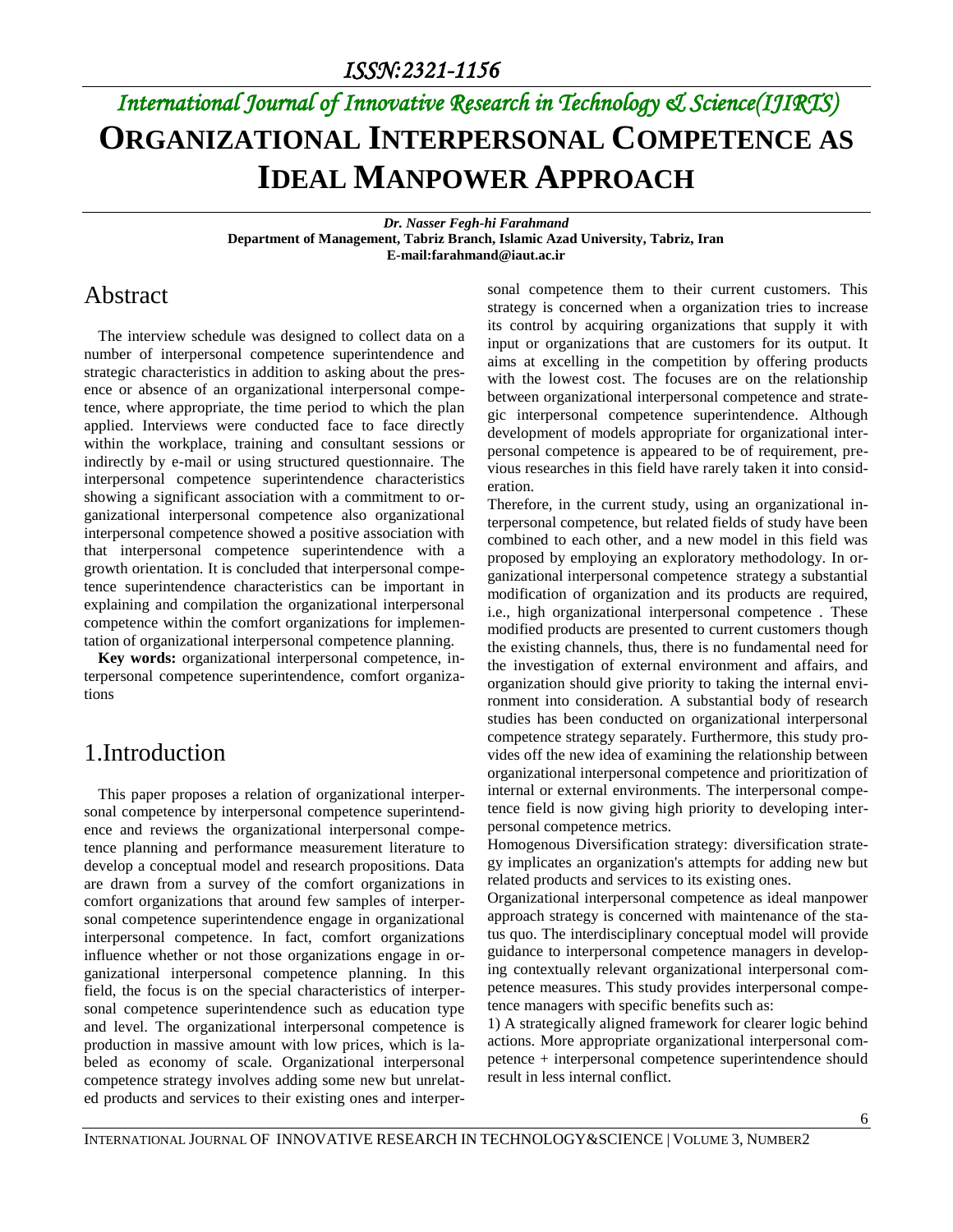## *International Journal of Innovative Research in Technology & Science(IJIRTS)*

2) A framework that will provide organizational interpersonal competence + interpersonal competence superintendence guidance. In other words, improving one performance measure can adversely affect other performance measures where a comprehensive framework is not used.

The optimization of organizational interpersonal competence processes is the most promising strategy when increasing volumes is hard to realize in a saturated market. The interpersonal competence increase of would translate into double profit growth for many organizations particularly for organizations competing in a saturated market. Previous literature has also shown that organizational interpersonal competence promotion can generate positive cumulative effect on brand choice and purchase quantity and on category incidence. This in return, might lead to having a sustainable competitive advantage on the long run.

A number of customer profiles and their customers' responses to marketing events are used as training data based on which the ways to classify customers into different segments are learnt. A common drawback of inductive interpersonal competence is that the training examples may be an incomplete representation of the subject to be learnt and they will lead to an inappropriate conclusion. Organizational interpersonal competence feedback technique overcome this problem by using two training sets as positive and negative to correct the wrong conclusion as much as possible.

#### 2. Interpersonal competence

The employees who had trust in their superintendence were performing, cooperating and dedicating their full efforts to the assigned task. The interpersonal competence manager's attitudes towards employee involvement were related to unit manager attitudes and to employee attitudes. The top superintendence supports a work climate in which employees may innovate and learn from one another, supervisors will then feel freer to provide greater latitude for employees to make appropriate decisions as well as grow and develop.

The organizational interpersonal competence plays a comfort role in understanding the environment by collecting, disseminating, analyzing and storing information. It includes both a set of functional activities as production, promotion, pricing and distribution and a mind-set that emphasizes the creation of value to alter customer behavior in certain ways. Furthermore, product development process as an important and essential part of innovation. The relative advantages of new products are crucial determinant of accelerated consumer adoption rate and new product success. In the organizational interpersonal competence, the continuous innovation helps banks to develop new and differentiated offerings in highly homogenized comfort organizations.

The employee perceived support by top superintendence for organizational interpersonal competence and innovation is associated with trust in superintendence and affective commitment to the organization, as mediated by supervisor support for employee empowerment and development. The authors also concluded that employee perceived support by top superintendence for organizational interpersonal competence and innovation is associated with employee perceived service quality and client adherence to their service plan, as mediated by supervisor support for employee empowerment and development, trust in superintendence and affective commitment to the organization.

Strategic organizational interpersonal competence is a new paradigm in the field of organizational interpersonal competence, which was under focus of the current study with regard to its role in organizations' development. It is believed the innovation and interpersonal competence have a direct effect on organizational presence and the ability of creating a sustainable competitive advantage. interpersonal competence superintendence in comfort organizations are responsible for building organizations where people are continually expanding their capabilities to shape their future-that is, interpersonal competence managers are responsible for organizational interpersonal competence .

Furthermore, comfort organizations spend billions of dollars annually on various forms of advertising to influence current and potential customers to buy their products and services. Moreover, concluded that organizational interpersonal competence in the comfort organizations may enhance cash flows, accelerate cash flows, reduce vulnerability in cash flows and increase the residual value of the organization. It is crucial for comfort organizations to carefully evaluate both their internal capabilities and the external environment, when deciding where to focus their channel innovation efforts. It might be more convenient for some comfort organizations to focus their interpersonal competence efforts within the branch channel, while for other comfort organizations it may be more convenient.

This study is based on a sample of small comfort organizations and the influence of organization characteristics such as organizational interpersonal competence of organization have been well explored over the last decades. The random sample participated in the survey based on face to face, meeting, advising, questionnaire, participation in consultant sessions and e-mail interviews using a semi structured interview schedule. Interpersonal competence managers could answer the key questions about the environmental and strategic variables in which interested and thus the use of a small number of senior managers is not as problematic as it would have been if interested in the psychological and personality characteristics of the interpersonal competence superintendence.

#### 3. Interpersonal competence

Interpersonal competence superintendence organization related characteristics were also included to check for the presence of any uncontrolled organization variables. Subsequently, by making connection between elements in the ma-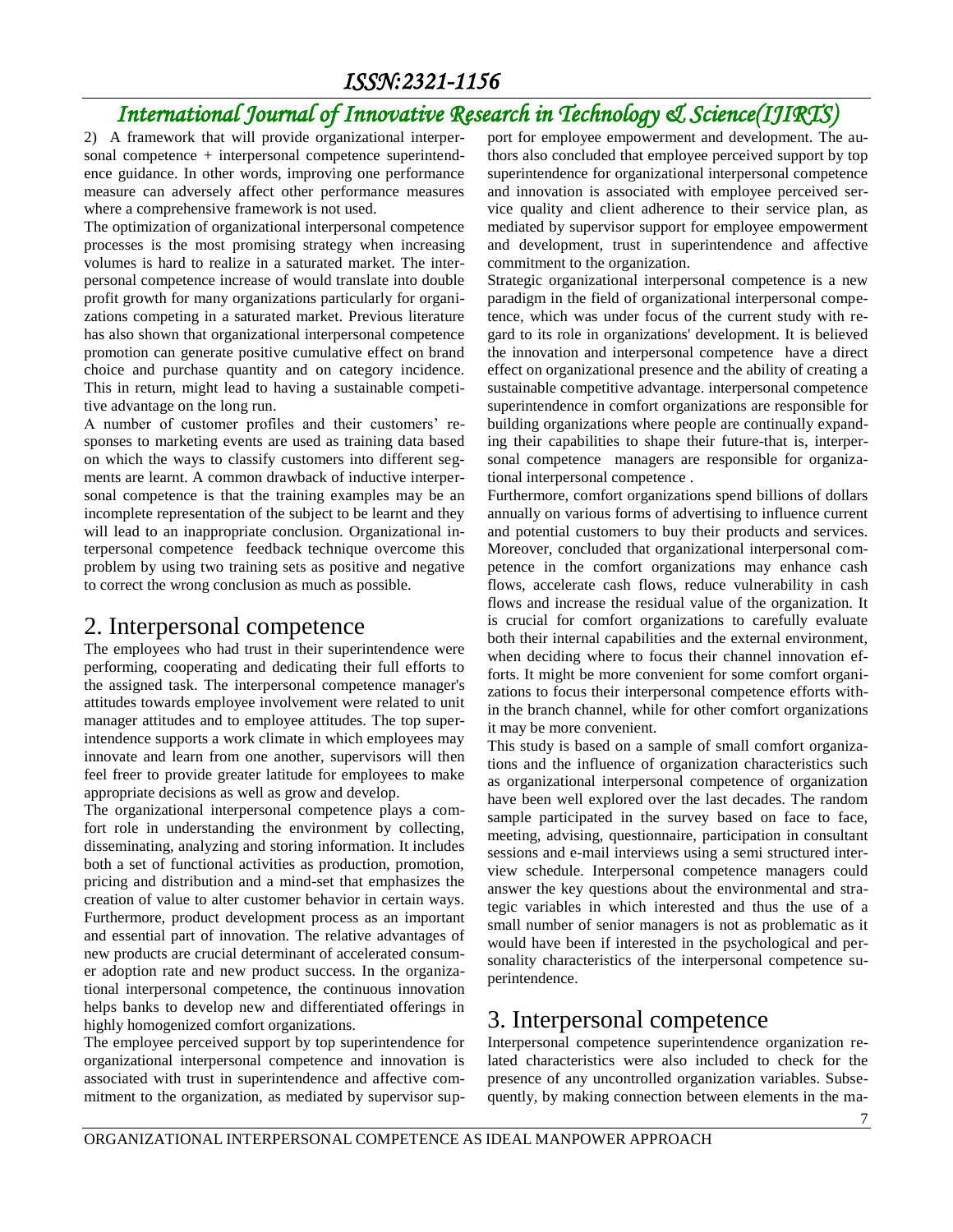### *International Journal of Innovative Research in Technology & Science(IJIRTS)*

trix, they can identify their strategy type, and plan to achieve success in current situation, as well as, reaching more desirable situation in the matrix.

The organizations' need of employing new and powerful techniques in strategy formulation led to investigate corporate organizational interpersonal competence status in industrial organizations, as well as whether to give priority to internal or external environments to obtain a stronger model for implementation of industrial organizations. The role of interpersonal competence is to implement interpersonal competence strategy. One of the most stable methods of development is interpersonal competence strategy. By interpersonal competence , products and presenting new or modified products to the market, novel competitive privileges for an organization are created, and if this process continues the organization could easily took the responsibility of the market leadership, and stop being in a passive state.

Effective organizational interpersonal competence is one of the important factors in comfort organizations success as Figure 1.



Figure 1. Interpersonal competence strategy<br>(a) Traditional Organization Chart (b) Modern Customer-Oriented Organization Chart

The algebraic sum of outcome obtained from this cooperation is more than the total outcome of those organizations' activities individually. One way to promote comfort organizations development is to offer organizational interpersonal competence program in organization that meets the market demands of the productive sectors.

This strategy type emphasizes high corporate organizational interpersonal competence, as a result, suggests organizations

to encourage interpersonal competence, and constantly look for new products and markets, that is, to prioritize external environment to attract new markets with novel attributes. Interpersonal competence strategy aims at exploiting the synergy resulted from several organizations' integration for offering some distinct products cooperatively.

A brief situational analysis of comfort organizations, which indicate that interpersonal competence action, is characterized as a practice unless supported by the theory. The reforms to the curricula have been established empirically, organized, distributed and legitimated a interpersonal competence discourse limited in its conceptual framework. Establish conceptual basis of analysis to explain the significance to interpersonal competence discourse, as an integrator of regulative discourse and instructional discourse and its impact in shaping the interpersonal competence models in public accounting programs, which as mediating structures and symbolic message as forms of meaning, inherently reproduce relations of power and principles of specific control. The structure symbolic accounts should be studied dynamically depending on the environment, time and space.

With these elements must be based interpersonal competence and professional experience and minimum limits must have a professional to be accepted as professional accountant.

Interpersonal competence superintendence generate the general policies, international auditing standards, ethical guidelines, guidelines and organizational interpersonal competence and other aspects that are related to the task professional. Moreover, this interpersonal competence reduces competition, hereupon; the amount of competitive renovation decreases. Organizations with low organizational interpersonal competence have to find ways to create variation in their products.

Further, environmental shifts are so much that the organization has to focus on the external environment primarily. As a result, it decides to cooperate with level organizations to use the obtained shared synergy for overcoming its rivals.

Interpersonal competence of the activity scope allows the resources to be concentrated, and obtains a competitive superiority to the rivals. The purpose of focusing on particular products and services is to satisfy the needs of small groups of consumers. Effective factors in organizational interpersonal competence strategy include high variety in products, unlimited and indistinct market, unlimited geographical area, unlimited activity, research, and development concentrated on production.

In the case of interpersonal competence strategy, products' success, adding more geographical areas or entering other interpersonal competence segments such as other layers of consumer in the same interpersonal competence, etc. can raise selling rate. An organization pursuing this strategy, attempts to offer its services and products to new geographical areas. Focusing completely on external environment, the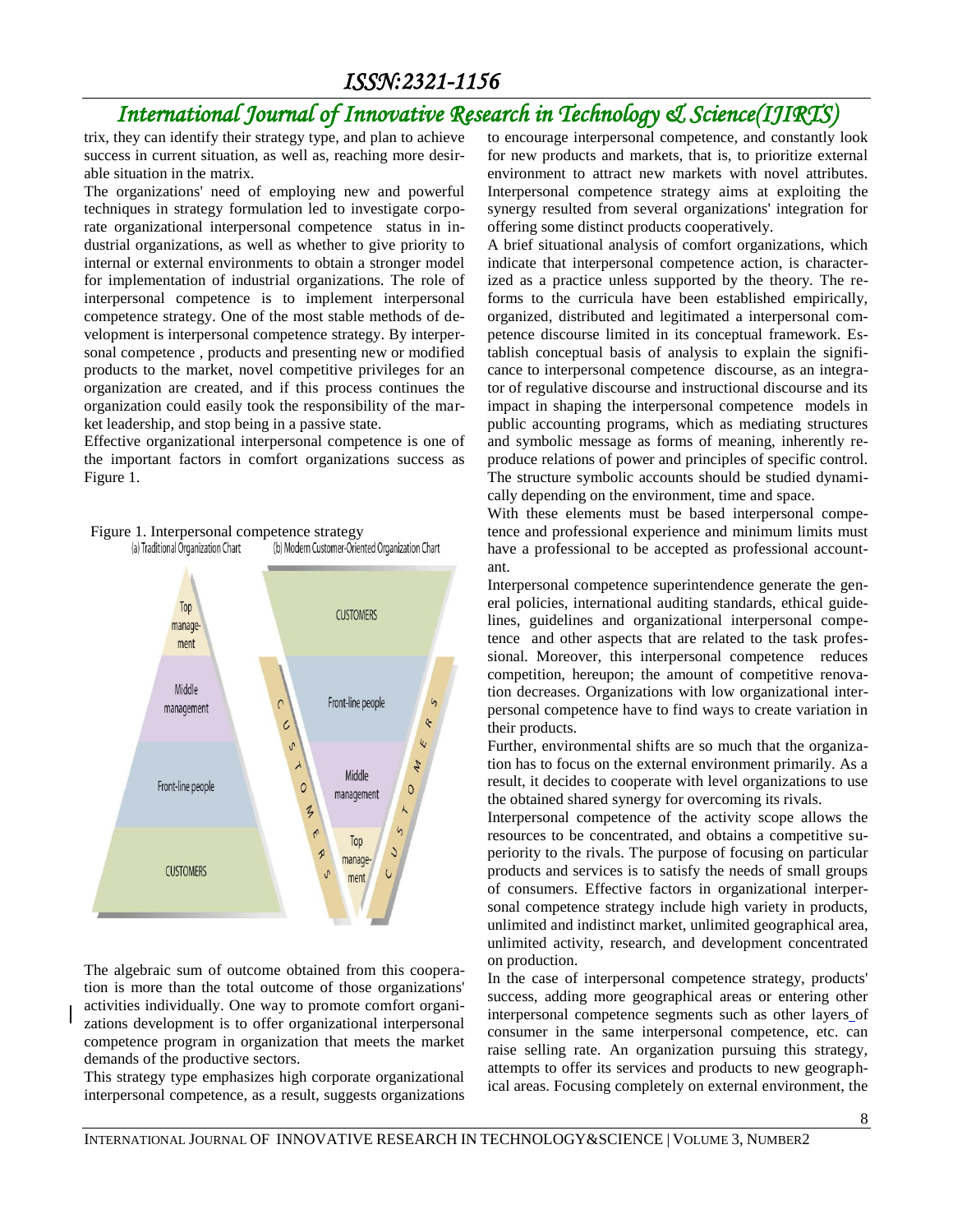### *International Journal of Innovative Research in Technology & Science(IJIRTS)*

organizations are likely to be able to find new interpersonal competence policies for their products. These organizations are regarded as opportunists, which can make double success by using interpersonal competence development strategy.

Quality of life, social unity and international responsibility are subject matters of further so-called social indicators of sustainability. These indicators are introduced, their integration into the interpersonal competence superintendence system is discussed and the entrepreneurial use demonstrated.

The interpersonal competence superintendence concept of the interpersonal competence development includes superintendence rules, their actors and scopes of action, indicators and objectives as well as a monitoring of the achieved progress and the consequential further adaptation to changing priorities.

The present interpersonal competence superintendence systems, like as the quality superintendence according, the environmental superintendence or already integrated systems will align themselves with the development in medium term and nurture it. Important actors in organizational interpersonal competence process are the comfort organizations.

Therefore, interpersonal competence superintendence systems have to guarantee a sustained and future-oriented development of the comfort organizations. It is demonstrated how a sustainability interpersonal competence superintendence can be incorporated into the operational practice by means of proven systems, like quality and environmental superintendence, by integrating sustainability performances.

#### 4. Interpersonal competence superintendence

Accounting organizational interpersonal competence programs have suffered from a conceptual framework that allows, on strong references, obtaining in the analysis of the different interactions and regulatory mechanisms underlying control, to the discourses, practices, agents and contexts involved in the configuration of interpersonal competence discourse and curriculum models.

Interpersonal competence superintendence act individually or collectively through professional organizations that allow a special kind of association with different characteristics in relation to commercial comfort organizations. The requirement of compliance with professional standards extends the collective exercise of the profession are subject to sanctions by professional organizations.

Indicators of interpersonal competence, like preservation of resources, reduction of the surface consumption and renewable usage of energy but also economic precaution, education and innovation guarantee a high eco-efficiency of operational processes.

Interpersonal competence superintendence combining prioritization of internal and external environments with organizational interpersonal competence status in one matrix possessed strategic options, from which organizations can choose a proposed strategy according to their organizational interpersonal competence intensity and prioritization. Selection of a strategy with respect to a organization's situation, in addition to enabling the organization to develop, and effectively accomplish its goals, could indicate the direction towards higher situations in the matrix.

There is interpersonal competence superintendence who argues that formal written planning may be inappropriate for the comfort organizations but this seems a minority view. It can be argued that organizational interpersonal competence is as important to comfort organizations as to larger organizations and standard textbooks on entrepreneurship offer chapters on interpersonal competence plan whilst a range of specialist publications outline the best ways of writing organizational interpersonal competence planning.

A fundamental proposition in interpersonal competence strategy is that organizational interpersonal competence planning must be aligned with customers and competitive advantage.

Unfortunately, organizational interpersonal competence planning performance measurement literature has provided ambiguous guidance to interpersonal competence managers.

In comfort organizations, where an organizational interpersonal competence planning exists, the preparation of the organizational interpersonal competence may have been driven by external forces. The most obvious of these are the requirements of external agencies providing funding for either start up or expansion. However, the organizational interpersonal competence planning may serve as a strategic planning document for the managers, entrepreneurs and educated workers, a plan to guide the interpersonal competence and serve as a basis for taking strategic decisions and also it may serve as a subsequent monitoring device. In view of its perceived ongoing value to the small business it might be expected that organizational interpersonal competence would be a feature of many, if not most, comfort organizations.

Among the strategies, innovativeness was related to the ideal situation and stability referred to the poor condition of a organization. The nature of the interpersonal competence superintendence is seen as critical in other aspects of the activities of comfort organizations. A selection of the interpersonal competence superintendence characteristics is the potential to influence an owner manager's propensity to undertake organizational interpersonal competence.

Predictions of the direction in which the variables (Fegh-hi Farahmand, 2002, 345; Smith, 1967, 145) will operate are inevitably problematic as there is little prior work on the determinants of organizational interpersonal competence upon which we can draw (Fegh-hi farahmand, 2005, 37):

1) Interpersonal competence superintendence ability: This variable has been identified as important in a number of studies.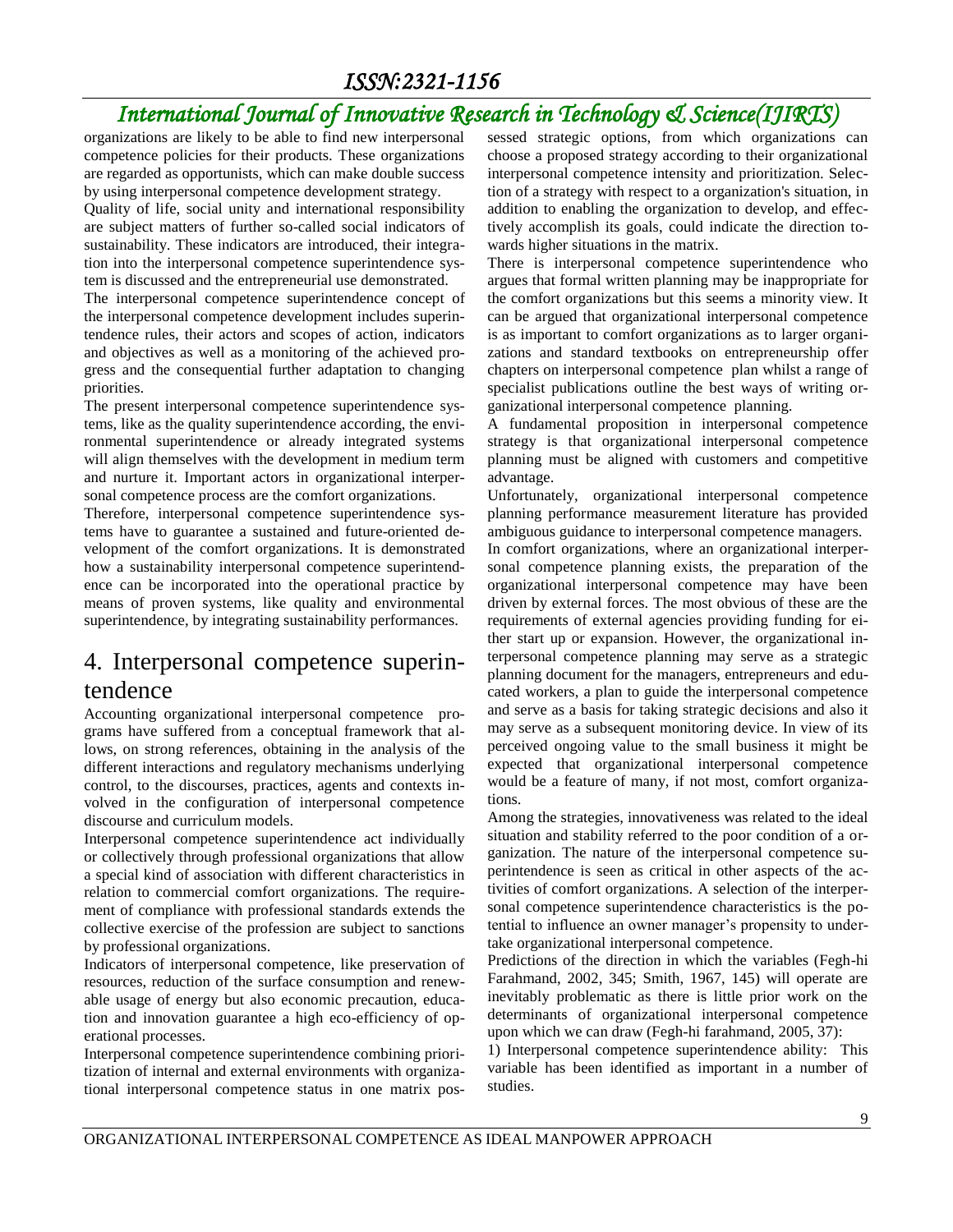### *International Journal of Innovative Research in Technology & Science(IJIRTS)*

2) Interpersonal competence superintendence experience: It may be strongly linked to ability and it could be argued that it might work in two ways. A long number of years running an organization as a interpersonal competence superintendence might increase a propensity to plan future directions for the interpersonal competence or indeed, once the initial phases had passed and funding secured planning might well be less of a priority.

3) Interpersonal competence superintendence education level: In the context of organizational interpersonal competence, this variable might seem reasonable to hypothesis that the more highly educated interpersonal competence superintendence will tend to be more aware of the desirability of organizational interpersonal competence and thus, organization run by the better educated interpersonal competence superintendence might be more likely to have interpersonal competence plans.

4) Interpersonal competence superintendence interpersonal competence: A distinction here may be drawn between those for whom the current organization is their first and serial founders (Bridge, et al, 1998, 124; Chell, 2001, 97; Chell, 1985, 27)

5) Interpersonal competence superintendence educated workers: This was identified as an influence on organization behavior and in the context of organizational interpersonal competence , interpersonal competence superintendence with previous work experience in larger organization, perhaps where organizational interpersonal competence was seen as an important part of interpersonal competence behavior, would tend to encourage organizational interpersonal competence in organization.

6) Interpersonal competence superintendence organizing: Organization founders are drawn either from operatives or from those with previous managerial experience.

7) Interpersonal competence superintendence strategy: Here it might be argued that interpersonal competence superintendence moving into a new sector might be encouraged to plan rather more than those whose businesses were in sectors in which they had considerable prior experience.

8) Interpersonal competence superintendence potential: This was introduced into the analysis as it might be expected that local interpersonal competence superintendence, which grew up in the geographical area under study, will tend to be introspective and less receptive to contemporary superintendence practice.

#### 5. Organizational interpersonal competence

In order to achieve interpersonal competence success, it is important to understand the relationship between organizational interpersonal competence by interpersonal competence superintendence and strategy deployment success. As superintendence itself becomes more emphatically fastpaced and intuitive, in order to deal with complexity and unpredictability, research is beginning to accumulate showing that coaching formats used in superintendence support are more effective than training in the older logical comprehensive pursuits.

The relationships between comfort organizations and their localities have become an important research area and organization with links with local interpersonal competence institutions might be more likely to interpersonal competence plan. The argument here would be that mixing with local interpersonal competence leaders would increase awareness of the value of organizational interpersonal competence.

Further, the characteristics which have been measured can be grouped into environmental and organizational interpersonal competence planning variables rather than those variables which measure attributes of the personality of the interpersonal competence superintendence.

It is also recognized that the relationships only significant at a relatively low level but this reflects, in part, the small size of our initial sample. Therefore useful conclusions can be drawn as follows:

1) Organizational interpersonal competence is a characteristic of the comfort organizations that there still remains a high proportion of interpersonal competence superintendence of comfort organizations who does not undertake organizational interpersonal competence. Interpersonal competence superintendence characteristics and organizational interpersonal competence planning variables can be an influence upon whether or not small comfort organizations undertake organizational interpersonal competence when controls have been introduced for sector and size.

2) The key interpersonal competence superintendence characteristics, associated with a greater tendency to undertake organizational interpersonal competence, are a higher level of education level, experience and running interpersonal competence.

3) There was no evidence that previous superintendence experience was linked to a higher propensity to interpersonal competence plan. That interpersonal competence superintendence with superintendence experience is somewhat cynical of the value of paper exercises and the writing of interpersonal competence plans.

### 6. Success Organizational interpersonal competence

Success is most likely to come from policies to that interpersonal competence superintendence with the characteristics of planners but who are not yet planners. These are the interpersonal competence superintendence that may be unaware of the benefits of organizational interpersonal competence rather than outwardly hostile. However, interpersonal com-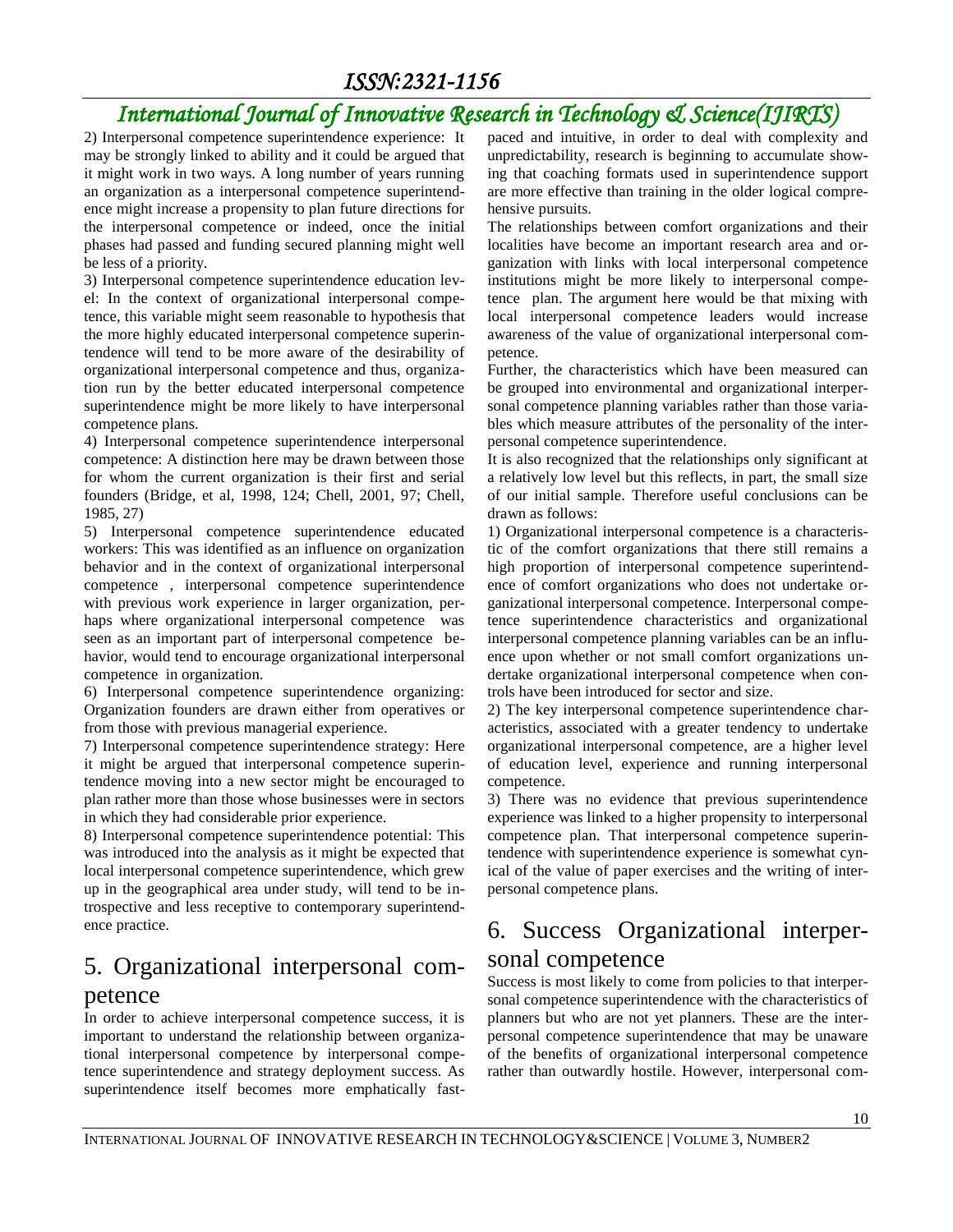## *International Journal of Innovative Research in Technology & Science(IJIRTS)*

petence superintendence characteristics are rarely in the public domain so such targeting becomes difficult.

Analysis of the strategic characteristics of interpersonal competence superintendence identified a set of variables. Gaining the sustained co-operation of fellow team members requires emotional leadership. Where such leadership is available, much forgiveness is afforded. Performance interpersonal competence in a manager links to conceptual interpersonal competence because the corporation's key competence, its interpersonal competence and industrial concept interpersonal competence capability index, is the key to success in a knowledge driven economy.

Where creative responses of many kinds are required, managers will prove to be at the heart of superintendence excellence, which empower their colleagues and clients to expand their comfort organizations performance and utilize a higher proportion of the comfort organizations potential. Like all scientific enterprises, a period of accumulation of evidence will be required before definitive conclusions may be drawn. Creative interpersonal competence building is found in knowledge-based industries, which span many sectors finance, technology, media and learning.

The literature argues shows that the extent to which each determinant of performance impacts firm performance is a function of the performance metrics. Further, define performance as the sum of all processes that will lead managers to taking appropriate actions in the present that will create a performing organization in the future or in other words, doing today what will lead to measured value outcomes tomorrow.

Central to success as knowledge creators is the culturing of independent individuals, organizational members able to reinvent businesses as required. Such capabilities are not nurtured in high compliance systems that penalize out-ofenvelope contributions (Fegh-hi farahmand, 2003, 67).

To assist in understanding the process used in a certain application; avoid potential misconceptions regarding the intent and define the activities associated with specific value studies, reclamation has defined four distinct types of organizational interpersonal competence's. Also the organizational interpersonal competence is a tool to identify key activities that create value and costs in interpersonal competence.

### 7. Organizational interpersonal competence planning

Comfort organizations to primarily determine their entrepreneurial situation on three levels of low, medium, and high, and then select their prioritization in environmental investigation from the options of focusing on inside the organization, focusing on both inside and outside the organization, and focusing on outside the organization.

Interpersonal competence superintendence recent research reviewing corporate coaching programs that we can see this move from intuition towards rationalized models as complementary and off-setting to developments in strategic superintendence.

Therefore organizational capability relies in particular on coaching superintendence skills, which rely on emotional intelligence and emphasis one-to-one, dialoguing, subordinate empowerment and mutually agreed targeting. In relation of organizational interpersonal competence competencies including outsource less critical resources if better organizational interpersonal competence or cost and own competencies core business, three characteristics are competitive advantage and difficult to imitate.

Anyhow tactical actions steps for coupling organizational interpersonal competence with customers or service receivers including to interpersonal competence, segment, proposition, and network recovering satisfaction are as follows (Curran, et al, 1994; Fegh-hi farahmand, 2004, 358; Fegh-hi farahmand, 2005, 187; Nayak, et al, 1994, 47; North, et al, 1997, 187):

1) Interpersonal competence superintendence support: An organization's total ideal manpower approach efforts must begin at the very top and begin with the board of directors.

2) Interpersonal competence superintendence plan: An action plan based on the survey feedback should then be formulated by the top superintendence and communicated at every board meeting.

3) Interpersonal competence superintendence vision: Develop a vision the organization does not have one already. The key to the initial adoption of ideal manpower approach is continuous communication of the vision within a comprehensive communication plan.

4) Interpersonal competence superintendence improvements: Senior managers need coaching as the new theorists in coaching argue; coaching empowers individuals to achieve their inherent potential.

5) Interpersonal competence superintendence responsibility: The responsibilities accept of a senior ideal manpower approach committee can include: establishing strategic ideal manpower approach goals, allocating resources, sanctioning ideal manpower approach improvement teams, reviewing key indicators of quality, estimating the cost of poor rescuer, ensuring adequate training of employees and recognizing and rewarding individual and team efforts.

These definitions allow reviewers of a study to ideal manpower approach understand its scope and limits. To ensure the opportunity to achieve the highest value, value program staff attempt to keep superintendence or administration directed mission charges flexible enough to allow interpersonal competence. This staff make most of the recommendations for administrative and procurement processes that could benefit from studies (Fegh-hi farahmand, 2009, 97; Steele, 1997, 28-68). Anyhow is the need to develop a means to inform ideal manpower approach of the available resources and how to obtain assistance. For this reason, there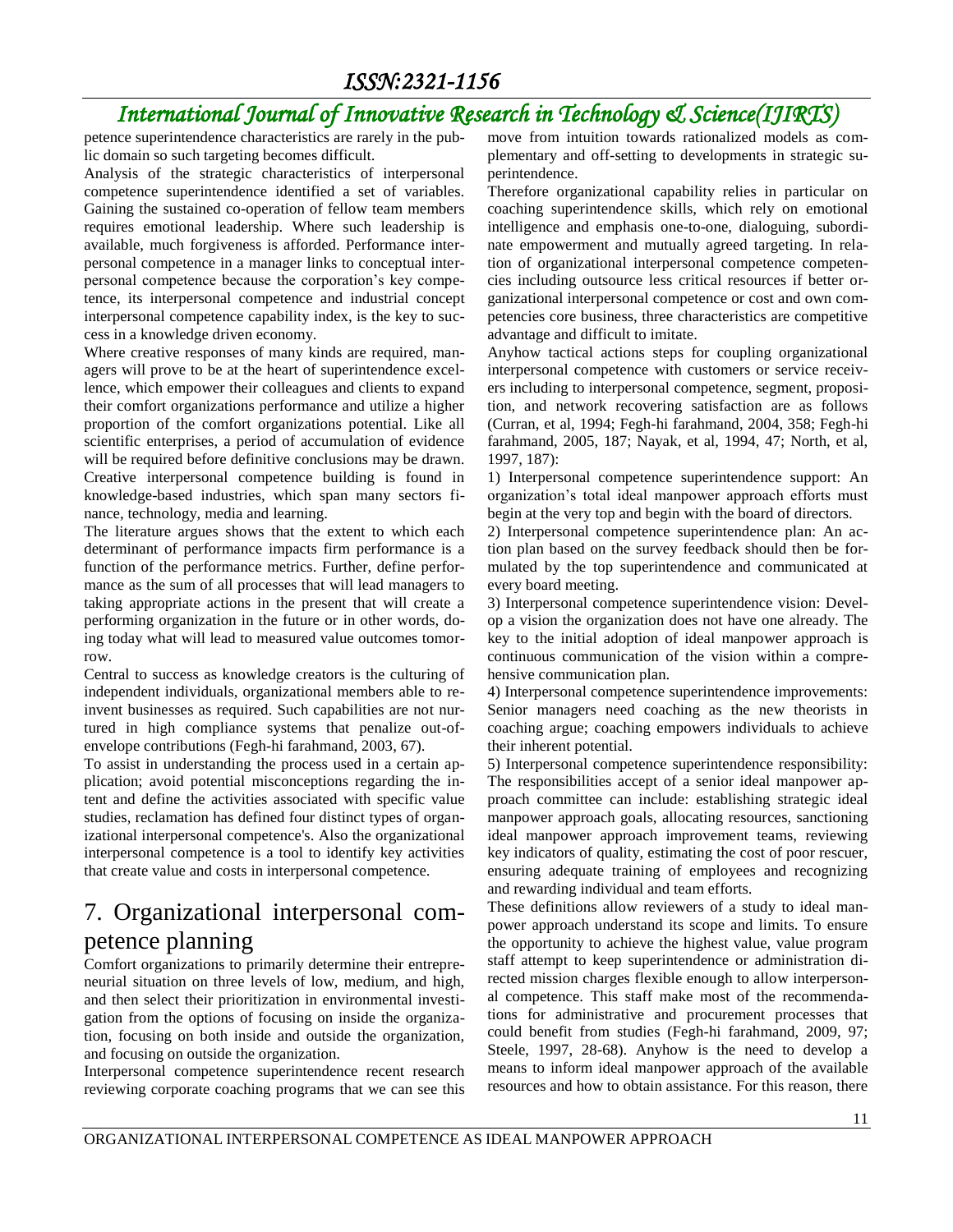## *International Journal of Innovative Research in Technology & Science(IJIRTS)*

is a need to re-track fundamental superintendence systems. Such concepts as investment valuation, ethical trading, stakeholder consultation, corporate social responsibility, value investment, preoccupy institutional investor communities. In any case, the level of uncertainty is continuing to increase even as consumer prosperity overlaps into the new century, reacting against the undoubted brilliance of the recent industrial era. However, the mainly qualitative evidence available to date suggests that organizational interpersonal competence planning within comfort organizations is an activity of a minority (Fegh-hi farahmand, 2002, 254). There may be a number of reasons for the lack of organizational interpersonal competence planning. Historically the typical interpersonal competence superintendence has tended not to have pursued higher levels of education level or to take formal interpersonal competence training.

Hence there are two possible reasons why interpersonal competence superintendence tends not to plan (Chell, 1991, et al, 167) that they are emotionally unsuited to it. They think and act intuitively and they are simply unaware of the various tools which would enable them to plan systematically. A further constraint, likely to restrict organizational interpersonal competence planning by interpersonal competence superintendence, is that they may not have sufficient interpersonal competence information to prepare a formal plan.

#### 8. Interpersonal competence organizations

With the development of the organizational interpersonal competence, the challenges faced by interpersonal competence superintendence are larger and larger and the former method. The interpersonal competence superintendence should comfort win more customers' favor and obtain more profit resources by the interpersonal competence thinking and measures. Through clearing up the correlations between organizational interpersonal competence and creating a sustainable competitive advantage, this study has shown the synergistic between both sides and discusses how organizational interpersonal competence, ideal manpower approach and interpersonal competence superintendence can lead to a sustainable competitive advantage.

Comfort organizations may also present the required facilities to achieve zero-error transactions regarding personal, real estates, or purchasing mortgages, either on the long or short run based on ideal manpower approach. It is also important that interpersonal competence manager strategic vision and perception of interpersonal competence to be in line with creating a sustainable competitive advantage on the long run. Creating an organizational climate encourages, assimilates and promotes interpersonal competence, through facilitating team works, offering moral and material incentives and purifying the relationships between all parties in

the comfort organizations in question are all central to generate interpersonal competence.

Organizational interpersonal competence planning does not only depend on acquiring new knowledge, but also on leveraging existing knowledge through knowledge sharing and application within the organization. However, interpersonal competence managers should be noted that some managers commented on the concept of interpersonal competence by stating that although they are convinced that interpersonal competence in comfort organizations is essential, they face some difficulties in its application.

Some difficulties stems from the gap of understanding and communications between managers at higher and lower level. Other difficulties stems from the weak understanding of how to transfer customer needs into technical specifications. Other stated that the concept of interpersonal competence in its broad definition is understandable; however, when it comes to details, managers face some difficulties on how to reap the ultimate rent out of that interpersonal competence. Interpersonal competence superintendence in designing and delivering organizational interpersonal competence , does not only mean high interpersonal competence , but it extends to encompass creativity in the way organizational interpersonal competence are delivered through using latest and effective techniques and applications. Frontline employees' skills and abilities may be developed by providing them with the required materials as well as supportive techniques, thus, leading to more interpersonal competence strategies in delivering interpersonal competence.

#### 9. Interpersonal competence organizations important

The sustainable competitive advantage stems from the organization ability on retaining and expanding its strategic base through using customer's insight to drive new and novel ideas and dedicate organizational structures and funds to generate interpersonal competence. It is not enough for interpersonal competence institutions to have pocket of successful interpersonal competence , interpersonal competence managers also have to ensure that the efforts are developed and sustained throughout the organization.

Interpersonal competence organizations should have both formal and informal interpersonal competence structures and based on that, they should be able to identify barriers that hinder them from commercializing interpersonal competence. To compete successfully in an organizational interpersonal competence, a comfort organization has to know sufficient about the wants and needs of customers but they have different preferences for products and services. It is necessary to classify customers into different segments based on various customer requirements. An inductive organizational interpersonal competence to market segmentation will be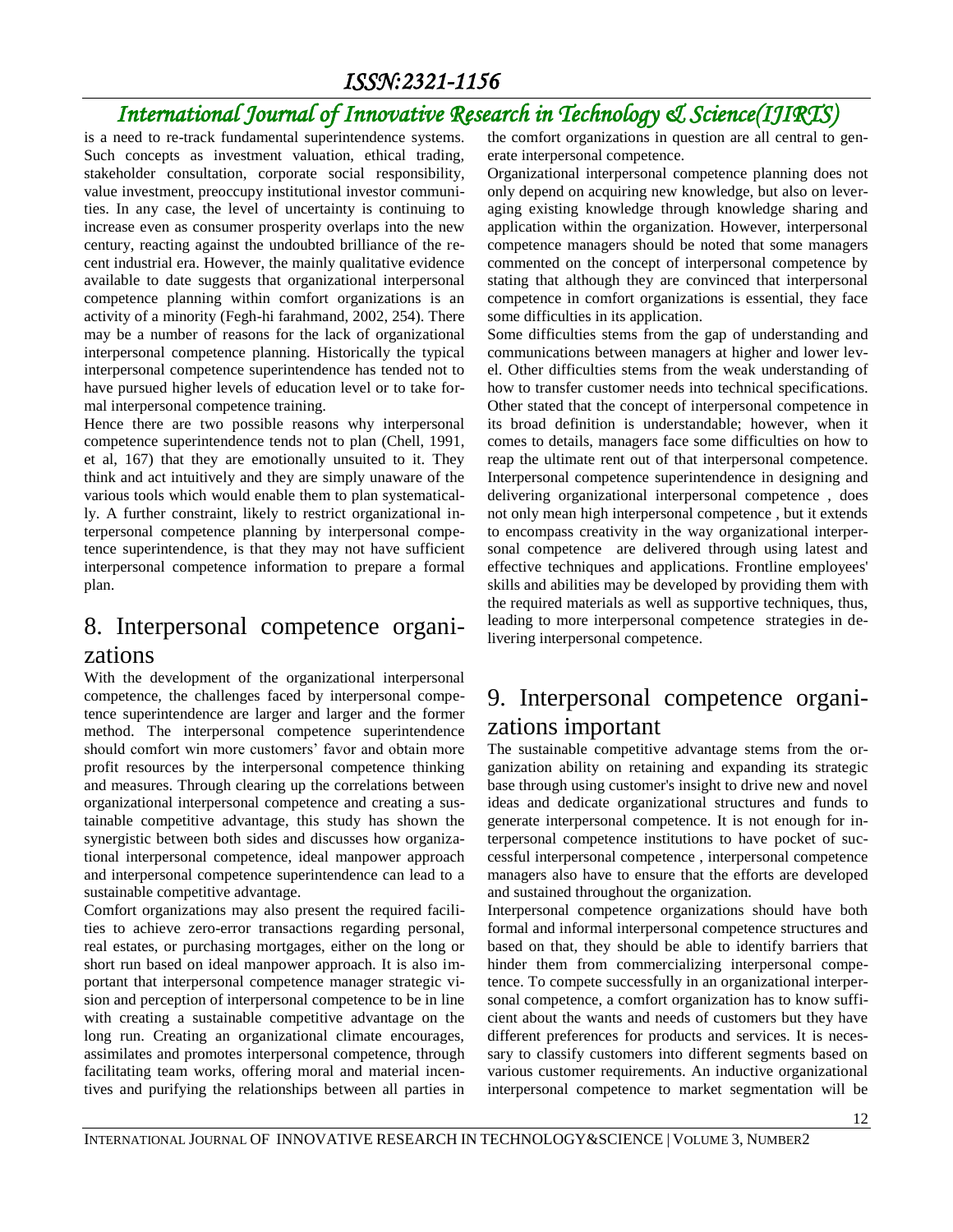### *International Journal of Innovative Research in Technology & Science(IJIRTS)*

described. In terms of comfort organizations as a component of the marketing mix, previous research has shown that most organizations have ignored that crucial role of innovative marketing strategies as a tool to create sustainable competitive advantage.

This study informs the interpersonal competence manager that interpersonal competence strategy should be the primary determinant of an organization's organizational interpersonal competence and interpersonal competence superintendence framework. It guides the manager in a way that avoids the organizational interpersonal competence and interpersonal competence superintendence which results in suboptimization of the performance measurement portfolio.

The positive training set contains example data that are relevant to a interpersonal competence theme i.e., relationships between customer attributes and responses to marketing events while the negative training set contains example data that are irrelevant to the same interpersonal competence theme.

These different training sets can provide an efficient interpersonal competence environment for achieving a more accurate interpersonal competence result than only one training set in the traditional inductive interpersonal competence method can do. An experiment with real data of customers was performed. Interpersonal competence superintendence represents the organization ability to transfer this knowledge into socioeconomic solutions and explains that in order for marketing information to be innovative, organizations are required to have core competences regarding; operating and production capabilities, design, engineering and associated superintendence capabilities and research and development capabilities.

The results show that the inductive interpersonal competence and the interpersonal competence feedback technique are effective and able to attain high performance of market segmentation. The objective of this study was to evaluate the impact of interpersonal competence superintendence in the organizational interpersonal competence planning on creating a sustainable competitive advantage. Comfort organizations that undertook more interpersonal competence activity, that were more consistent in that activity and whose composition of activity was somewhat differentiated from the industry norm tended to have a sustainable comfort organizations advantage and display superior performance. Interpersonal competence activities are undertaken by comfort organizations and which were found to have sustainable competitive advantages. When comfort organizations become more involve with knowledge interaction with their customers during services encounter and service delivery, they will be more able to understand customer needs and that in return will make organization more innovative.

### 9. Conclusions

Organizational interpersonal competence performance and resources allocation should be viewed in favor of long term execution. Interpersonal competence organizations should also promote for interpersonal competence through presenting some organizational mechanisms that assists in generating new ideas. Interpersonal competence organizations may also promote interpersonal competence through establishing clear interpersonal competence incentives, setting clear targets and metrics for developing and sustaining interpersonal competence and systematically providing ways for interpersonal competence ideas. Interpersonal competence superintendence is a subgroup of customers sharing one or more characteristics that cause them to have similar product needs. Such a classification process is organizational interpersonal competence segmentation and marketers may develop a specific marketing strategy for each segment. Providing examples of a particular theme to a learner either human or computer, a conclusion that is as consistent as possible with the training data will be drawn.

Empirical research has shown that organizational interpersonal competence does not only depend on acquiring new knowledge, but also on leveraging existing knowledge through knowledge sharing and application within the organization.

The involvement of consumers to support the process of marketing innovations is debatable. The consumers may not be able to specify exactly what they want in the process of developing future products. The consumers lack foresight, since, it is difficult for them to imagine and present ideas regarding something that does not exist and may only make suggestions to improve existing products. Empirical research concluded that the involvement of consumers by need inputs, concept reviews and product tests contributes to the superiority of a product and raise the potential of having a sustainable competitive advantage on the long run. Such participation and interaction across multiple resources and departments can provide the opportunity for the organization in question to be a market leader in its field. Continuing involvement of consumers with developers in an integrated fashion sustains the melding of consumer needs with technical capabilities. Organizational interpersonal competence in comfort organizations reflects the organization ability to create and expand knowledge through social interaction between both explicit and tacit knowledge, which in this case refers to the knowledge interaction within the organization itself and its clients.

#### References

[1] Curran, J. and Blackburn, R. (1994), Business planning and Local Economic Networks, London, Paul Chapman, pp 31-49.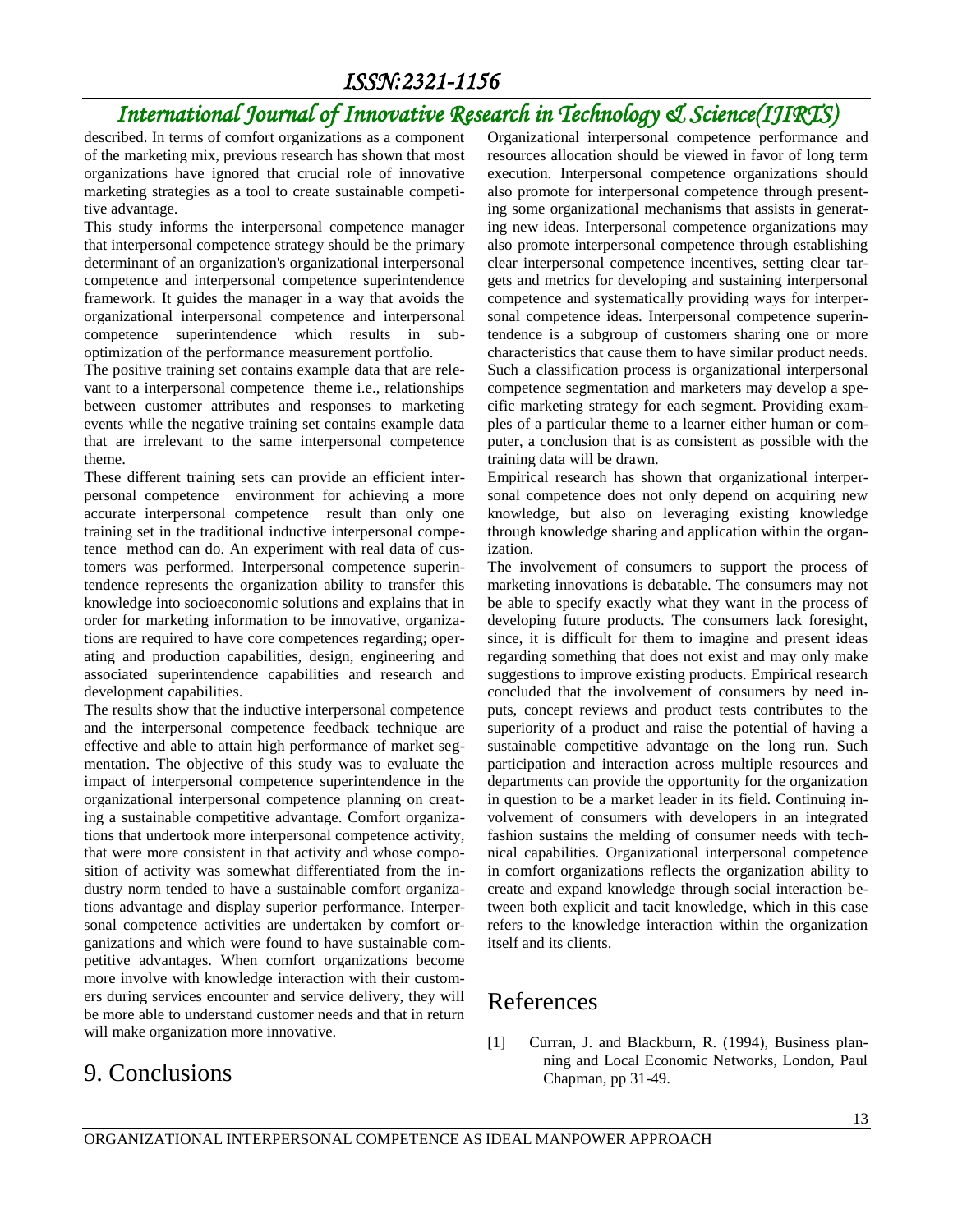### *International Journal of Innovative Research in Technology & Science(IJIRTS)*

- [2] Fegh-hi Farahmand, Nasser (2001), Administration Management Process, First edition, Islamic Azad University, Tabriz branch, Iran, pp 11-198
- [3] Fegh-hi Farahmand, Nasser (2001), Management in Iran, Second edition, Governmental Management Training Publication of Tabriz, Iran, pp 11-198
- [4] Fegh-hi Farahmand, Nasser (2003), Management of Strategic Structure of Organization, Forth edition, Islamic Azad University, Tabriz Branch, Iran, pp 110-125.
- [5] Fegh-hi Farahmand, Nasser (2003), Permanent Management of Organization, First edition, Frouzesh Publication, Tabriz, Iran, pp 70-83.
- [6] Fegh-hi Farahmand, Nasser (2009), Organizational Strategic Plan compilation, First edition, Frouzesh Publication, Tabriz, Iran, pp 74-314.
- [7] Fegh-hi Farahmand, Nasser (2011), Aggressiveness Collective as Associability Organization Process, International Journal of Resaerch in Management (IJRM), Vol 1, No 1, UK, pp 85-99
- [8] Fegh-hi Farahmand, Nasser (2011), Bilateral Critical Management in Social Welfare Organizations, International Journal of Resaerch in Management (IJRM), Vol 1, No 1, UK, pp 100-111
- [9] Fegh-hi Farahmand, Nasser (2011), Business Plan Strategy as Social Responsibility, International Journal of Resaerch in Management (IJRM), Vol 1, No 1, UK, pp 113-134
- [10] Fegh-hi Farahmand, Nasser (2011), Human Resource Empowerment as Social Responsibility of Organizational Management, International Journal of Management & Business Studies (IJMBS), Vol 1, No 1, India, pp 26-32
- [11] Fegh-hi Farahmand, Nasser (2011), Managers Specialized Dictionary, First edition, Frouzesh Publication, Tabriz, Iran, pp 74-314
- [12] Fegh-hi Farahmand, Nasser (2011), Organizational Business Strategy as Social Responsibility, International Journal of Educational Research and Technology (IJERT), Vol 2, No 1, India, pp 117-128
- [13] Fegh-hi Farahmand, Nasser (2011), Organizational Human Resources Capital as important asset, International Journal of Management & Business Studies (IJMBS), Vol 1, No 2, India, pp 81-88
- [14] Fegh-hi Farahmand, Nasser (2011), Technology Management of Organization, Second edition, Frouzesh Publication, Tabriz, Iran, pp 11-198.
- [15] Fegh-hi Farahmand, Nasser (2014), Strategic Management of Organization , Second edition, Frouzesh Publication, Tabriz, Iran, pp 19.
- [16] Fegh-hi farahmand, Nasser (2015), Active and Dynamic Management of Organization , Third edition, Frouzesh Publication, Tabriz, Iran, pp 87-190.
- [17] Gifford, D (1997), The value of going green, Harvard Business Review, 75/5.
- [18] Goleman, D (1996), Emotional Intelligence, London, Bloomsbury, p58.
- [19] Goleman, D., Boyatzis, R. & McKee, A. (2002), The New Leaders, London, Little, Brown, p 178.
- [20] Hamel, G. (2001), Leading the Revolution, Boston, Harvard Business School Press, p89.
- [21] Henningsen, C (2002), Investing as if the world really mattered, Corporate Environmental Strategy, 9 /2, pp 22-39.
- [22] Johnson, Steven (2001), The connected lives of ants, brains, cities and software, Penguin, p 140.
- [23] Kirby, D. A. (2003), Entrepreneurship, Maidenhead, McGraw Hill, p 82
- [24] Kuratko D F and Hodgetts R M (2004), Entrepreneurship: Theory, Practice Mason, Ohio, Thomson South Western, p64.
- [25] Ledoux, JE (1993), Emotional memory systems in the brain. Behavior and Brain Research, v 58, p 112- 215.
- [26] Ledoux, JE (1994), Emotional memory and the brain, Scientific American, vol.108, p15.
- [27] Mason, C and Stark, M. (2004), What do investors look for Business Plan, International small Business Journal, 22, p3.
- [28] McGovern, J., Lindemann, M., Vergara, M., Murphy, S, Barker, MA & Warrenfeltz, R. (2001), Maximizing the impact of executive coaching: Behavioral change, organisational outcomes, and return on investment. www.mentors.ca/coachingnews.html.
- [29] Minnow, N (1996), Downsizing corporate responsibility. Public Relations Strategy 2, vol. 3, p5.
- [30] Mintzberg, H. (1994), The rise and fall of Strategic Planning, Prentice Hall International, p81-109.
- [31] Mintzberg, H., Alstrand, B. & Lample, J. (1998), Strategy Safari. The Free Press, pp 23-67.
- [32] Monks, R. (2001), The New Global Investor, London, Capstone, pp 24-49.
- [33] Naffziger, D. Kuratko, D. (1991), An Investigation into the Planning In small Business, Journal of Business and Entrepreneurship, Fall, p 21.
- [34] Nayak, A and Greenfield, S. (1994), The Use Of Superintendence Accounting Information, Finance and the organization, London, Rutledge, p47.
- [35] North, J., Blackburn, R and Curran, J. (1997), Reaching small Business and Enterprising Futures, London, Paul Chapman.
- [36] Olivero, G., Bane, K.D., Kopelman, RE (1997), Executive coaching as a transfer of training tool: Effects on interpersonal competence in a public agency. Public Personnel Superintendence, 26, 4, p 68.
- [37] Peer Sources Website, http://www.mentors.ca/coachingnews.html.